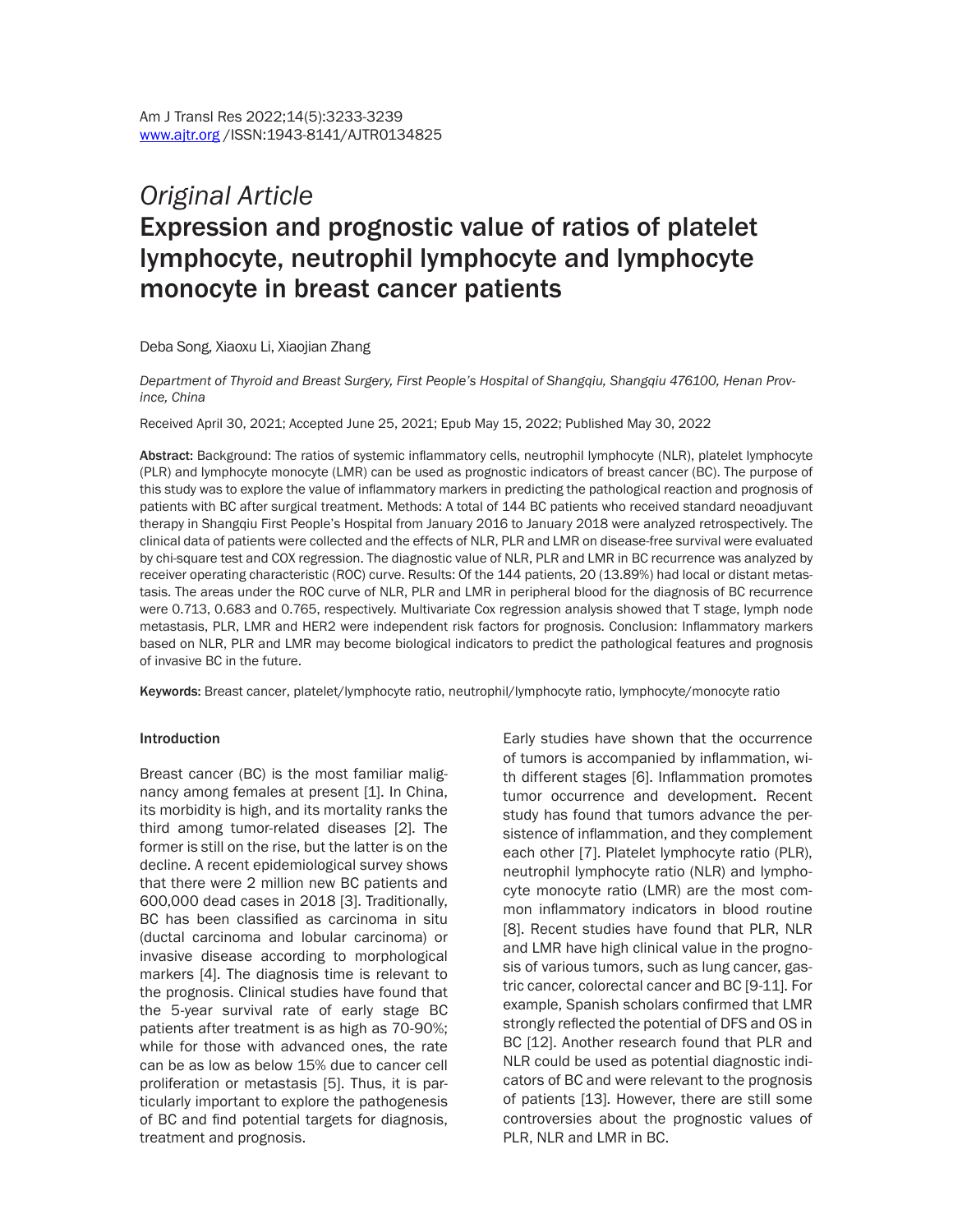

Figure 1. PLR, NLR and LMR in BC patients. A. The PLR of patients is detected by automatic hematology analyzer. B. The NLR of patients is detected by automatic hematology analyzer. C. The LMR of patients is detected by automatic hematology analyzer.  $*P < 0.01$ ,  $**P < 0.001$ .

Hence, we hope to verify the prognostic values of the three in patients after BC resection by retrospective study, and to provide reference for clinical practice.

### Methods and data

#### *General data*

A total of 144 BC patients treated in the Shangqiu First People's Hospital from January 2016 to January 2018 were collected as an experimental group. The patients were 50.4± 4.2 years old on average. They underwent surgery after receiving standard neoadjuvant treatment. Meanwhile, 30 normal people, with a mean age of 48.1±5.1 years, who were medically examined in our hospital, were collected as a control group. This study was approved by the medical ethics committee of our hospital (HN25SQ10201). All the patients were well informed, and the informed consent was obtained.

#### *Inclusion and exclusion criteria*

Inclusion criteria: Female patients; All patients were diagnosed with invasive BC by imaging and pathological examination; Their clinical data, including follow-up data were complete; The patients met TNM staging criteria [14], and the stages were mainly distributed in II-III.

Exclusion criteria: Patients had other tumors; The TNM stage of patients was IV; Patients were intolerant to the treatment; Patients had serious heart, lung and blood diseases.

#### *Data collection*

The routine blood test of patients was completed by the clinical laboratory of our hospital. The peripheral blood of the patients was collected and stored in anticoagulant tube, and the bl-

ood routine test was performed by automatic hematology analyzer (Sysmex, Japan, XE-2100L). Data analysis was performed and judged by professional clinicians in our department. Neutrophil/lymphocyte ratio (NLR) = neutrophil count (109 /L)/lymphocyte count (109 /L). Platelet count/lymphocyte ratio (PLR) = platelet count (10°/L)/lymphocyte count (10°/L). Lymphocyte/monocyte ratio (LMR) = lymphocyte count (109 /L)/monocyte count (109 /L). Data collection included age, menstrual status, treatment plan, tumor size, lymph node metastasis, molecular classification, radiotherapy or not, recurrence and preoperative blood routine results.

#### *Outcome measures*

*Main outcome measures:* The PLR, NLR and LMR differences between BC patients and healthy people were analyzed. Patients were followed up and divided into recurrence group and non-recurrence group based on their recurrence. The differences in the three indicators between both groups were observed. The predictive values of PLR, NLR and LMR on recurrence of BC patients were evaluated by the receiver operating curve (ROC). Patients were included into different groups in light of the best cut-off value, and the relationship between the three indicators and clinical data was observed.

*Secondary outcome measures:* After all patients were followed up, their prognosis after treatment was evaluated through Cox regression analysis.

### *Statistical analysis*

All the data were statistically assessed by SPSS20.0, and the pictures were drawn via GraphPad Prism 8. The counting data were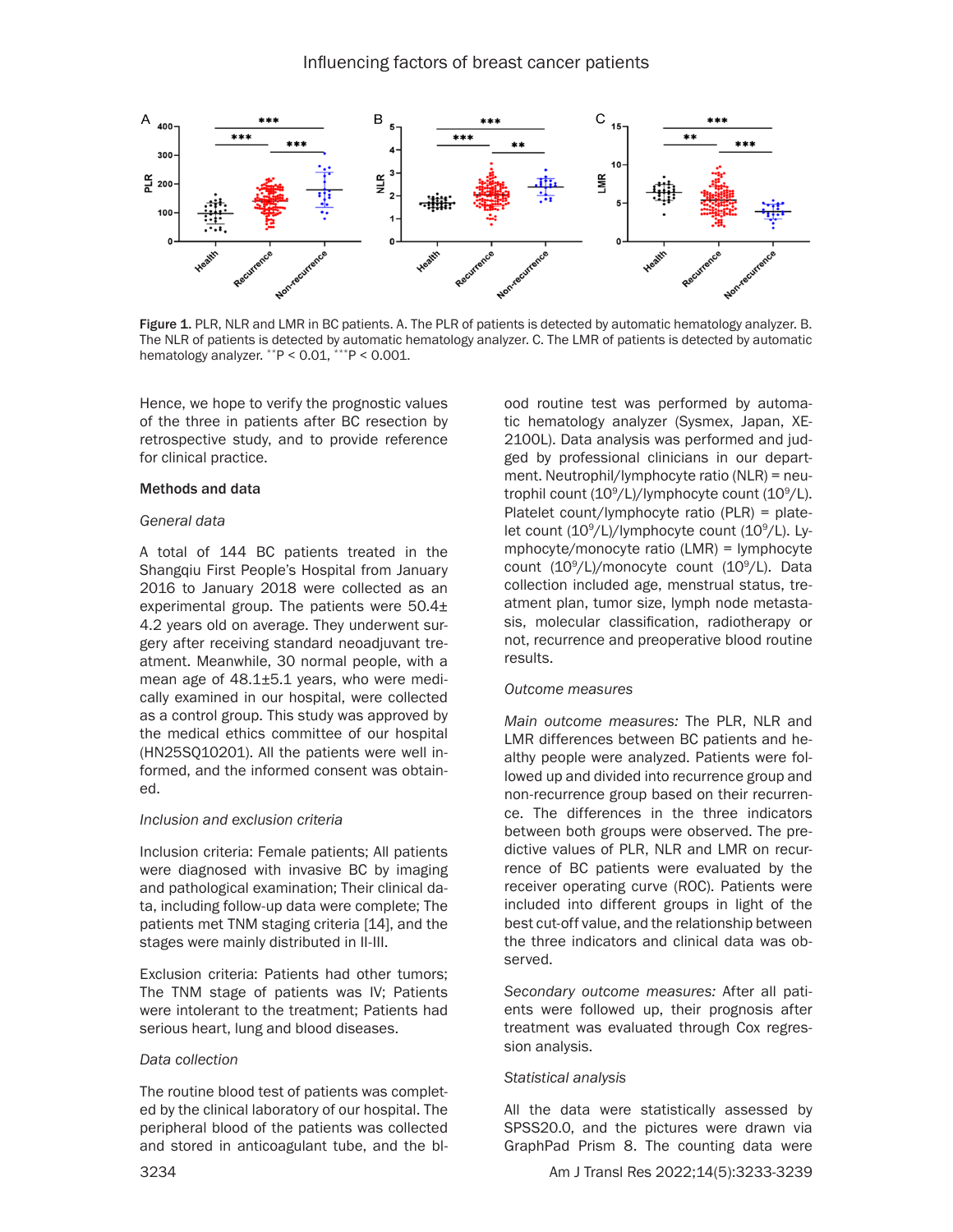## Influencing factors of breast cancer patients

| Indexes | AUC   | 95% CL      | Specificity | Sensibility | Youden index | Cut-Off value |
|---------|-------|-------------|-------------|-------------|--------------|---------------|
| PI R    | 0.683 | 0.545-0.819 | 66.93%      | 65.00%      | 31.93%       | >158.365      |
| NI R    | 0.713 | 0.603-0.824 | 72.58%      | 70.00%      | 42.58%       | > 2.355       |
| I MR    | 0.765 | 0.680-0.851 | 56.45%      | 95.00%      | 51.45%       | < 5.290       |

| Table 1. ROC data |  |  |  |
|-------------------|--|--|--|
|-------------------|--|--|--|

Note: AUC: area under curve, 95% CI: 95% confidence interval, Cut-Off: optimal cut-off value.



Figure 2. Area under PLR, NLR and LMR curves. A. The predictive value of PLR in the recurrence of BC is tested by ROC curve analysis. B. The predictive value of NLR in the recurrence of BC is tested by ROC curve analysis. C. The predictive value of LMR in the recurrence of BC is tested by ROC curve analysis.

| <b>Table 2.</b> Relationship between PLR and clinical data |  |
|------------------------------------------------------------|--|
| of BC patients                                             |  |

|                            | PLR      | P                          |       |
|----------------------------|----------|----------------------------|-------|
| Factor                     |          | $>$ 158.365 $\leq$ 158.365 | value |
|                            | $(n=54)$ | $(n=90)$                   |       |
| Age                        |          |                            | 0.298 |
| $\geq$ 50 years old (n=79) | 27       | 52                         |       |
| $< 50$ years old (n=65)    | 17       | 48                         |       |
| Menopause                  |          |                            | 0.503 |
| Premenopausal (n=53)       | 18       | 35                         |       |
| Postmenopausal (n=91)      | 36       | 55                         |       |
| T staging                  |          |                            | 0.005 |
| $T1-2(n=100)$              | 30       | 70                         |       |
| $T3-4(n=44)$               | 24       | 20                         |       |
| Lymph node metastasis      |          |                            | 0.016 |
| NO-1 (n=95)                | 29       | 66                         |       |
| N2-3 (n=49)                | 25       | 24                         |       |
| FR                         |          |                            | 0.861 |
| $+ (n=60)$                 | 22       | 38                         |       |
| $-(n=84)$                  | 32       | 52                         |       |
| <b>PR</b>                  |          |                            | 0.829 |
| $+ (n=65)$                 | 25       | 40                         |       |
| $-(n=79)$                  | 29       | 50                         |       |
| HER <sub>2</sub>           |          |                            | 0.240 |
| $+ (n=101)$                | 41       | 60                         |       |
| $-(n=43)$                  | 13       | 30                         |       |
|                            |          |                            |       |

expressed as n (%) and assessed through Chisquare test. The differences in PLR, NLR and LMR among BC patients with recurrence, non-recurrence and healthy people were tested through univariate ANOVA and marked by F. Data between groups were compared by LSD-t test. The predictive values of PLR, NLR and LMR in BC recurrence were evaluated by ROC. The factors affecting their disease-free survival were analyzed through Cox regression. P < 0.05 was considered with statistical significance.

### **Results**

#### *Patient baseline data*

A total of 144 BC patients were collected, with an average age of 50.4±4.2 years. There were 91 cases of menopause, 53 of premenopause; 100 of stage T1-2, 44 of stage T3-4; 95 of stage N0-1 and 49 of stage N2-3. The patients were staged according to the levels of estrogen receptor (ER), progesterone receptor (PR) and human epidermal growth factor receptor 2 (HER2), including 67 cases of lumen type (44.44%), 46 (31.94%) of lumen type with HER2<sup>+</sup> and 31 (23.62%) with triple negative BC. 20 patients recurred after operation, and the median follow-up time was 32 months (range: 1-40 months). There were 30 patients included in the control group, with an average age of 48.1±5.1 years, and there was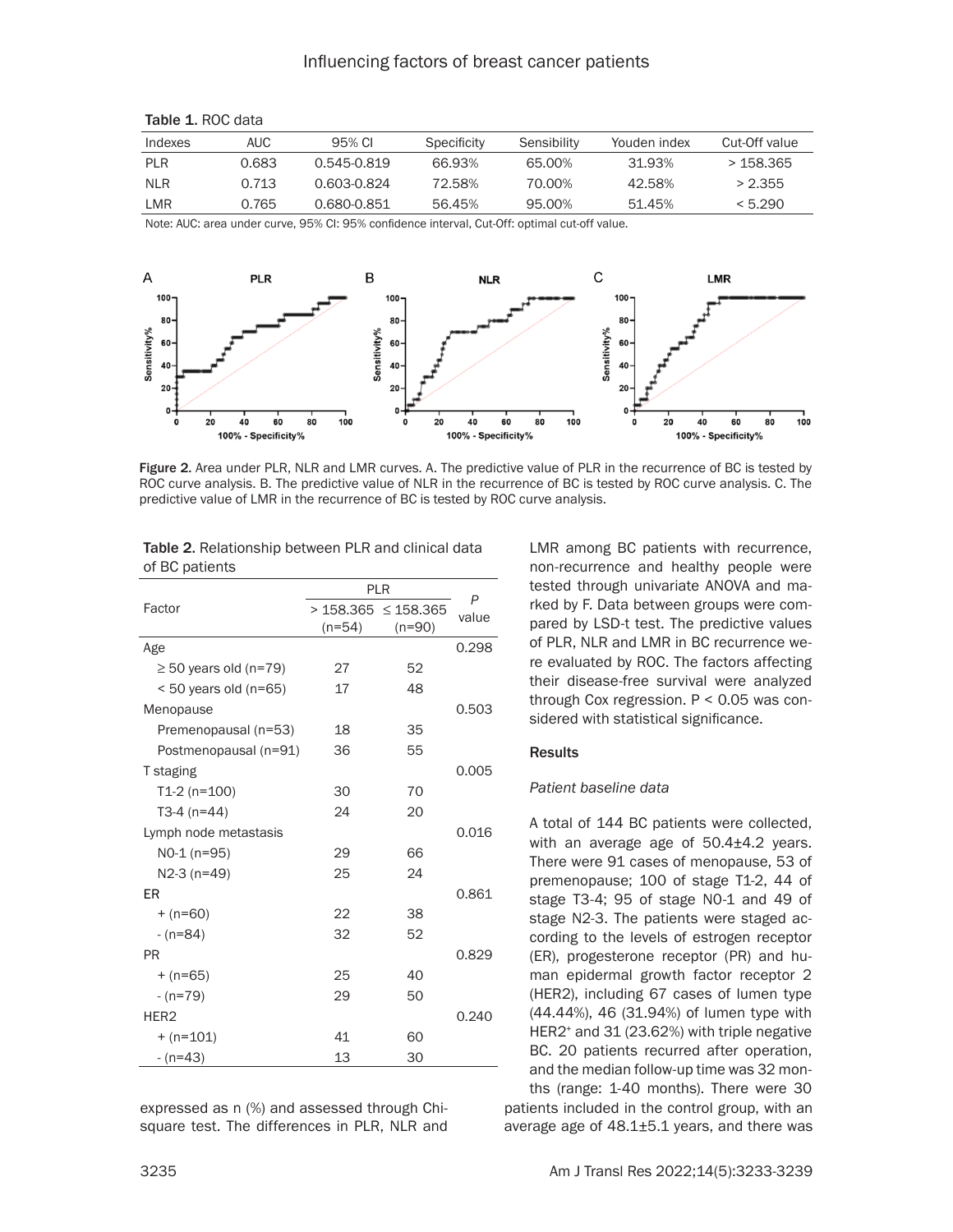|                            | <b>NLR</b> | P                   |       |
|----------------------------|------------|---------------------|-------|
| Factor                     |            | $> 2.355 \le 2.355$ | value |
|                            | $(n=51)$   | $(n=93)$            |       |
| Age                        |            |                     | 0.721 |
| $\geq$ 50 years old (n=79) | 29         | 50                  |       |
| $< 50$ years old (n=65)    | 22         | 43                  |       |
| Menopause                  |            |                     | 0.127 |
| Premenopausal (n=53)       | 23         | 30                  |       |
| Postmenopausal (n=91)      | 28         | 63                  |       |
| T staging                  |            |                     | 0.015 |
| $T1-2(n=100)$              | 29         | 71                  |       |
| T3-4 $(n=44)$              | 22         | 22                  |       |
| Lymph node metastasis      |            |                     | 0.330 |
| NO-1 (n=95)                | 31         | 64                  |       |
| N2-3 (n=49)                | 20         | 29                  |       |
| ER                         |            |                     | 0.331 |
| $+ (n=60)$                 | 24         | 36                  |       |
| $-(n=84)$                  | 27         | 57                  |       |
| PR                         |            |                     | 0.479 |
| $+ (n=65)$                 | 21         | 44                  |       |
| $-(n=79)$                  | 30         | 49                  |       |
| HER <sub>2</sub>           |            |                     | 0.291 |
| $+ (n=101)$                | 33         | 68                  |       |
| $-(n=43)$                  | 18         | 25                  |       |

| <b>Table 3. Relationship between NLR and clinical</b> |  |
|-------------------------------------------------------|--|
| data of BC patients                                   |  |

no obvious difference in age between the groups  $(P > 0.05)$ .

# *PLR, NLR and LMR expression in BC patients*

Totally 144 BC patients and 30 healthy people were compared. It was found that PLR and NLR of BC patients were higher than those of healthy people (Figure 1A, 1B), while LMR was lower (Figure 1C). Besides, we also compared the three indices between patients with or without recurrence. The results manifested that patients with recurrence had higher PLR and NLR than those without recurrence. It is suggested that PLR, NLR and LMR have potential value in diagnosing BC.

## *Predictive values of PLR, NLR and LMR in patients with recurrence*

To further determine the relationship between PLR, NLR, LMR and BC recurrence, the value of the three was analyzed by ROC. Afterwards, we found that the area under ROC curve for PLR predicting recurrence was 0.683, and the Cut-

Off was > 158.365. The area under ROC curve for NLR predicting recurrence was 0.713, and the Cut-Off was > 2.355. The area under ROC curve for LMR predicting recurrence was 0.765, and the Cut-Off was < 5.290. It is suggested that PLR, NLR and LMR have high clinical predictive value in BC recurrence (Table 1; Figure 2).

## *Relationship between PLR, NLR and LMR and clinical data of patients*

In view of the Cut-Off values of PLR, NLR and LMR in ROC analysis, patients were randomized into high and low expression groups, and the relationship between the three indices and clinical data was observed. The results showed that PLR, NLR and LMR were correlated with T stage and lymph node metastasis (Tables 2-4).

## *Cox regression analysis*

At the end of this research, we conducted Cox regression analysis on patients and analyzed the factors affecting their disease-free survival time. Univariate analysis manifested that clinical T stage, lymph node metastasis, HER-2, NLR, PLR and LMR were the factors affecting prognosis. Further multivariate Cox regression analysis documented that T stage, lymph node metastasis, PLR, LMR and HER2 were independent risk factors affecting prognosis (Table 5). Furthermore, the survival curves of PLR, NLR, LMR and disease-free survival were drawn (Figure 3).

# **Discussion**

BC is a familiar female malignancy in clinical practice [15]. With the continuous progress of treatment methods, the mortality has obviously decreased in recent years [16]. Nevertheless, the number of patients has been increasing, and there is a lack of effective diagnostic and prognostic indicators [17]. Recent studies have found that some molecules have high clinical value in predicting BC diagnosis and prognosis [18]. But these molecular kits are expensive, and multiple tests will bring economic burden to patients. Thus, the key to improving this situation is to find simple, cheap and understandable clinical parameters.

Recent studies have shown that under inflammatory conditions, the occurrence and development of tumors can be effectively promoted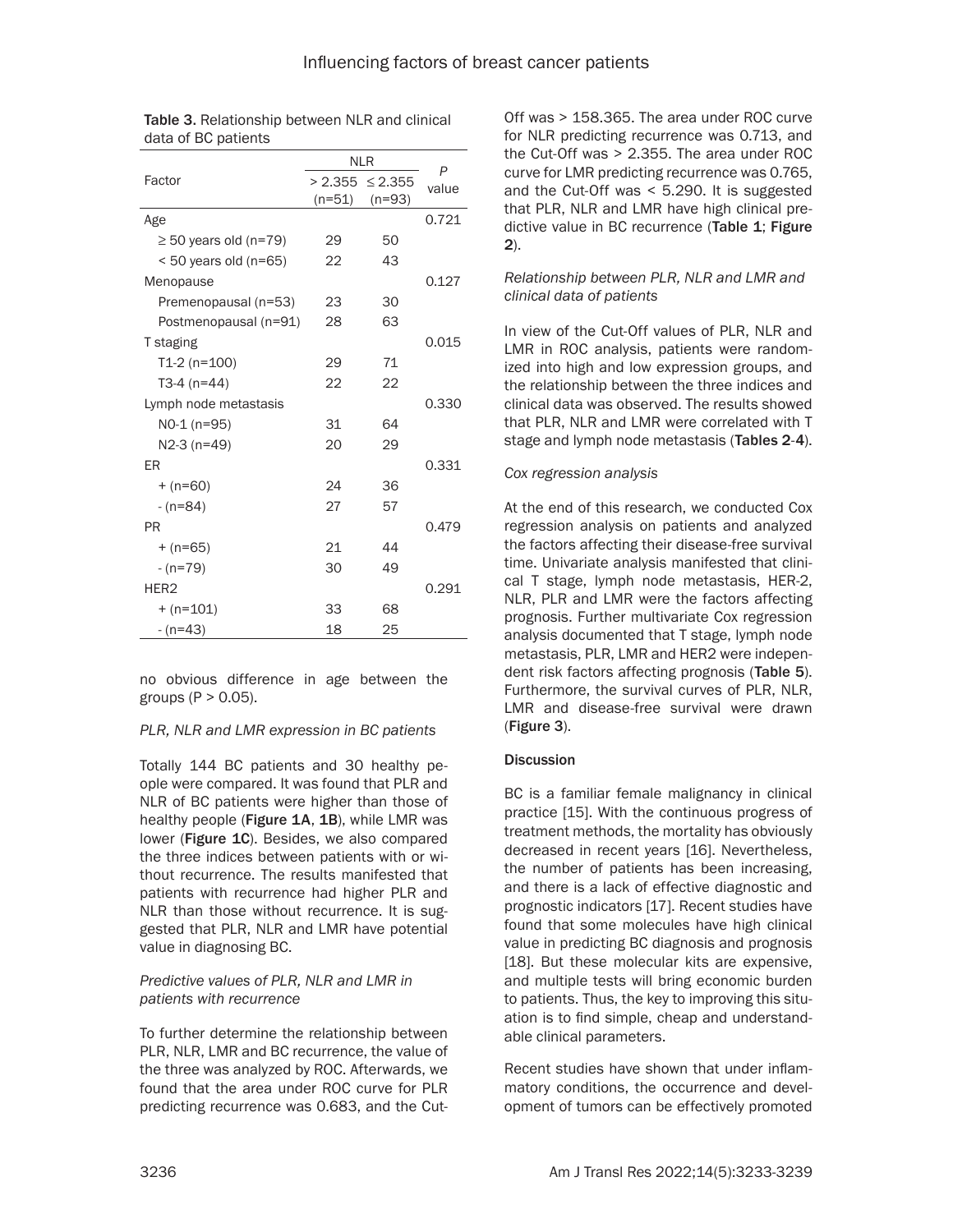|                            | LMR      | P                   |       |
|----------------------------|----------|---------------------|-------|
| Factor                     |          | $< 5.290 \ge 5.290$ | value |
|                            | $(n=63)$ | $(n=81)$            |       |
| Age                        |          |                     | 0.410 |
| $\geq$ 50 years old (n=79) | 37       | 42                  |       |
| $<$ 50 years old (n=65)    | 26       | 39                  |       |
| Menopause                  |          |                     | 0.446 |
| Premenopausal (n=53)       | 21       | 32                  |       |
| Postmenopausal (n=91)      | 42       | 49                  |       |
| T staging                  |          |                     | 0.005 |
| $T1-2$ (n=100)             | 64       | 36                  |       |
| T3-4 $(n=44)$              | 17       | 27                  |       |
| Lymph node metastasis      |          |                     | 0.002 |
| NO-1 (n=95)                | 33       | 62                  |       |
| N2-3 (n=49)                | 30       | 19                  |       |
| FR                         |          |                     | 0.201 |
| $+ (n=60)$                 | 30       | 30                  |       |
| $-(n=84)$                  | 33       | 51                  |       |
| <b>PR</b>                  |          |                     | 0.628 |
| $+ (n=65)$                 | 27       | 38                  |       |
| $-(n=79)$                  | 36       | 43                  |       |
| HER <sub>2</sub>           |          |                     | 0.124 |
| $+ (n=101)$                | 40       | 61                  |       |
| $-(n=43)$                  | 23       | 20                  |       |

| <b>Table 4. Relationship between LMR and clinical</b> |
|-------------------------------------------------------|
| data of BC patients                                   |

[19]. Some studies have found that inflammatory cells play a vital role in tumor occurrence and prognosis [20]. With the progression of cancer, the necrosis and collapse of the adjacent tissues are gradually aggravated, which leads to more obvious non-specific inflammation [21]. Interestingly, inflammatory mediators accelerate tumor cell growth and metastasis by destroying the normal intracellular environment [22]. Neutrophils inhibit the cytolytic activity of lymphocytes, natural killer and activated T cells [23]. Monocytes can differentiate into tumor-related macrophages in tumor microenvironment [24]. Lymphocytes play crucial roles in cancer immune monitoring of proliferation and metastasis of target tumor cells [25]. All these indices can be detected by routine blood tests. Recent studies have found that NLR, PLR and LMR are tied to tumorigenesis and infection as inflammation-related markers [26]. These markers have been extensively considered as predictors of different diseases.

This research determined the clinical value of NLR, PLR and LMR in the prognosis of BC

patients. First of all, we found that the expression of NLR and PLR increased, while that of LMR decreased, and the differences in the three indicators were more remarkable after recurrence; it indicated that the three indicators had potential value in BC diagnosis and recurrence prediction. To verify their predictive values in BC recurrence, we drew ROC curves, and the results supported our hypothesis. Patients were grouped according to the cut-off values of NLR, PLR and LMR. It was found that PLR, NLR and LMR were correlated with T stage and lymph node metastasis. It is suggested that the three can be expected to be markers of BC recurrence. Durhan et al. [27] found that the NLR and PLR values of postoperative BC patients decreased remarkably. While Moon et al. [28] discovered that the increase of NLR was an independent prognostic factor for late recurrence and could be used as a reliable, easily accessible and cost-effective test. These experiments reveal that NLR and PLR have a certain value in the prediction of BC recurrence, which is consistent with our results. There are few studies on LMR in BC recurrence. The diagnostic value of LMR in BC recurrence is first investigated in this study, but its mechanism is still vague and needs to be further explored.

Finally, we followed up patients and observed their DFS. During the follow-up period, 20 of 144 patients had recurrence with a recurrence rate of 13.88%, which was similar to other follow-up results [26]. Through regression analysis, we determined that the levels of NLR, PLR and LMR were correlated with DFS. Multivariate analysis documented that high PLR and low LMR were independent inflammatory markers related to poor DFS. What's more, Ma et al. [29] found that LMR could be used as a potential marker to predict treatment efficacy and prognosis of BC; while in this research, PLR was also a predictor of recurrence. Previously, it was reported that the increase of PLR suggested the poor prognosis of patients, which was consistent with our research. We think that the differences in the research of Tuma et al. may be caused by the small number of cases.

The above study confirmed the expression and prognostic value of PLR, NLR and LMR ratio in BC patients. Although there have been a large number of studies about the relationship between NLR, PLR, LMR and gastric cancer, larger sample size and prospective research are still necessary.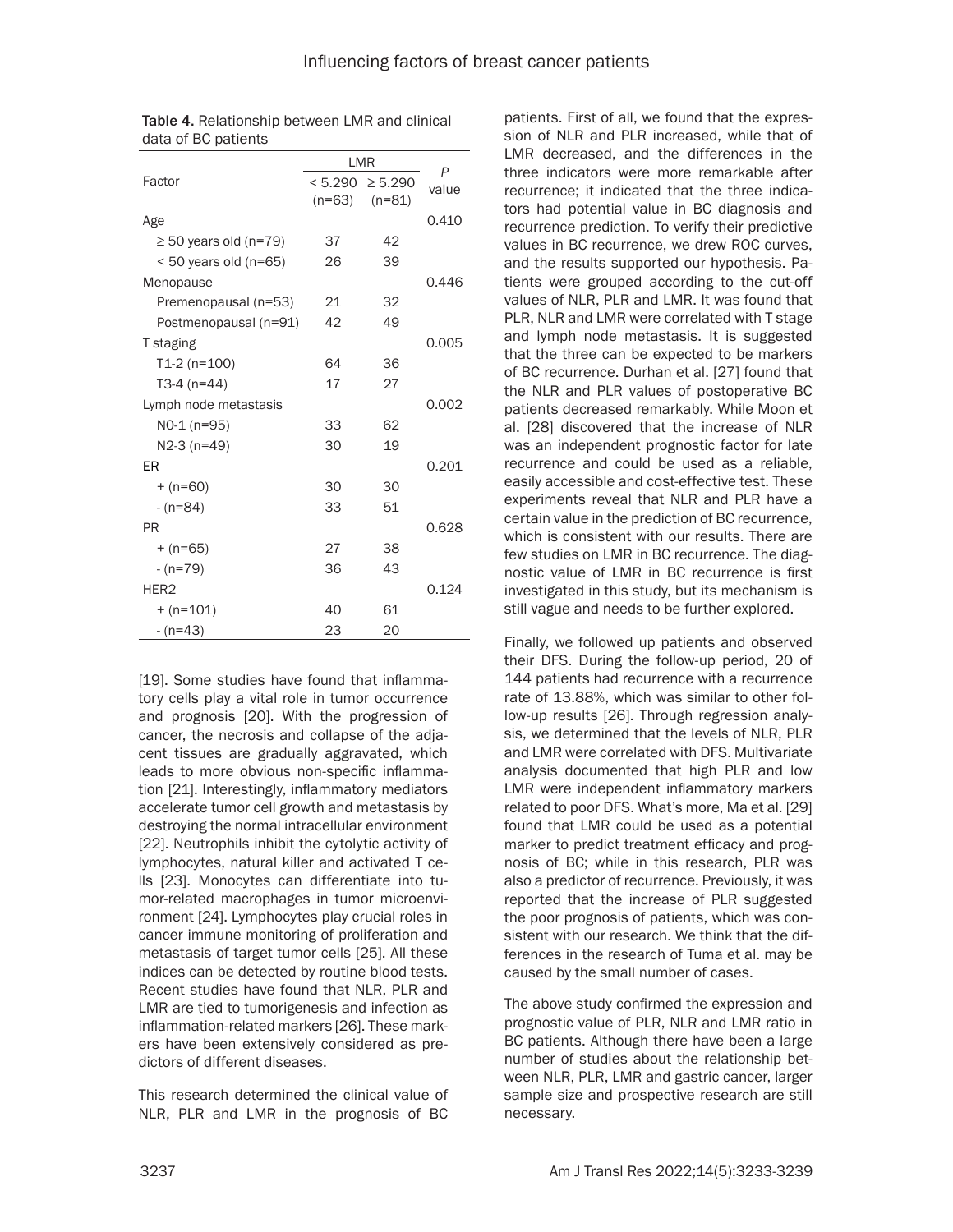|                                             | Univariate Cox |          |         | Multivariate Cox |          |         |
|---------------------------------------------|----------------|----------|---------|------------------|----------|---------|
| Factor                                      | 95% CI         | HR value | P value | 95% CI           | HR value | P value |
| Age ( $\geq$ 50 VS < 50 years old)          | 0.334-2.002    | 0.818    | 0.660   | 0.678-5.105      | 1.860    | 0.228   |
| Menopause (Premenopausal VS Postmenopausal) | 0.259-1.498    | 0.623    | 0.291   |                  |          |         |
| T stage (T1-2 VS T3-4)                      | 1.527-9.163    | 3.741    | 0.004   | 1.432-9.016      | 3.593    | 0.006   |
| Lymph node metastasis (NO-1 VS N2-3)        | 2.072-13.175   | 5.225    | < 0.001 | 1.681-11.519     | 4.401    | 0.003   |
| ER $(+$ VS $-)$                             | 0.322-1.866    | 0.775    | 0.570   |                  |          |         |
| $PR (+ VS -)$                               | 0.361-2.087    | 0.869    | 0.753   |                  |          |         |
| $HER2 (+ VS -)$                             | 0.028-0.440    | 0.110    | 0.002   | 0.016-0.793      | 0.113    | 0.028   |
| PLR ( $>$ 158.365 VS $\leq$ 158.365)        | 0.085-0.579    | 0.222    | 0.002   | 0.087-0.629      | 0.234    | 0.004   |
| NLR ( $> 2.355$ VS $\leq$ 2.355)            | 0.143-0.852    | 0.350    | 0.021   | 0.566-4.862      | 1.659    | 0.356   |
| LMR (< $5.290$ VS $\geq 5.290$ )            | $0.04 - 0.495$ | 0.141    | 0.002   | 0.069-0.920      | 0.252    | 0.037   |

#### Table 5. Cox regression analysis



Figure 3. Relationship between PLR, NLR, LMR and disease-free survival of BC patients. A. Analysis of relationship between PLR and DFS in BC patients by Kmurm survival curve. B. Analysis of relationship between NLR and DFS in BC patients by Kmurm survival curve. C. Analysis of relationship between LMR and DFS in BC patients by Kmurm survival curve.

In conclusion, the inflammatory indicators based on NLR, PLR and LMR may become biological indicators to predict the pathological features and prognosis of invasive BC in the future.

#### Disclosure of conflict of interest

None.

Address correspondence to: Xiaojian Zhang, Department of Thyroid and Breast Surgery, First People's Hospital of Shangqiu, No. 292, Kaixuan South Road, Shangqiu 476100, Henan Province, China. Tel: +86-15903806922; E-mail: [zhangxiaoji](mailto:zhangxiaojian789@163.com
)[an789@163.com](mailto:zhangxiaojian789@163.com
)

#### References

- [1] Anastasiadi Z, Lianos GD, Ignatiadou E, Harissis HV and Mitsis M. Breast cancer in young women: an overview. Updates Surg 2017; 69: 313-317.
- [2] Chen W, Zheng R, Baade PD, Zhang S, Zeng H, Bray F, Jemal A, Yu XQ and He J. Cancer statistics in China, 2015. CA Cancer J Clin 2016; 66: 115-132.
- [3] Bray F, Ferlay J, Soerjomataram I, Siegel RL, Torre LA and Jemal A. Global cancer statistics 2018: GLOBOCAN estimates of incidence and mortality worldwide for 36 cancers in 185 countries. CA Cancer J Clin 2018; 68: 394- 424.
- [4] Fahad Ullah M. Breast cancer: current perspectives on the disease status. Adv Exp Med Biol 2019; 1152: 51-64.
- [5] Wormann B. Breast cancer: basics, screening, diagnostics and treatment. Med Monatsschr Pharm 2017; 40: 55-64.
- [6] Wellenstein MD, Coffelt SB, Duits DEM, van Miltenburg MH, Slagter M, de Rink I, Henneman L, Kas SM, Prekovic S, Hau CS, Vrijland K, Drenth AP, de Korte-Grimmerink R, Schut E, van der Heijden I, Zwart W, Wessels LFA, Schumacher TN, Jonkers J and de Visser KE. Loss of p53 triggers WNT-dependent systemic inflammation to drive breast cancer metastasis. Nature 2019; 572: 538-542.
- [7] Singh N, Baby D, Rajguru JP, Patil PB, Thakkannavar SS and Pujari VB. Inflammation and cancer. Ann Afr Med 2019; 18: 121-126.
- [8] Mandaliya H, Jones M, Oldmeadow C and Nordman II. Prognostic biomarkers in stage IV